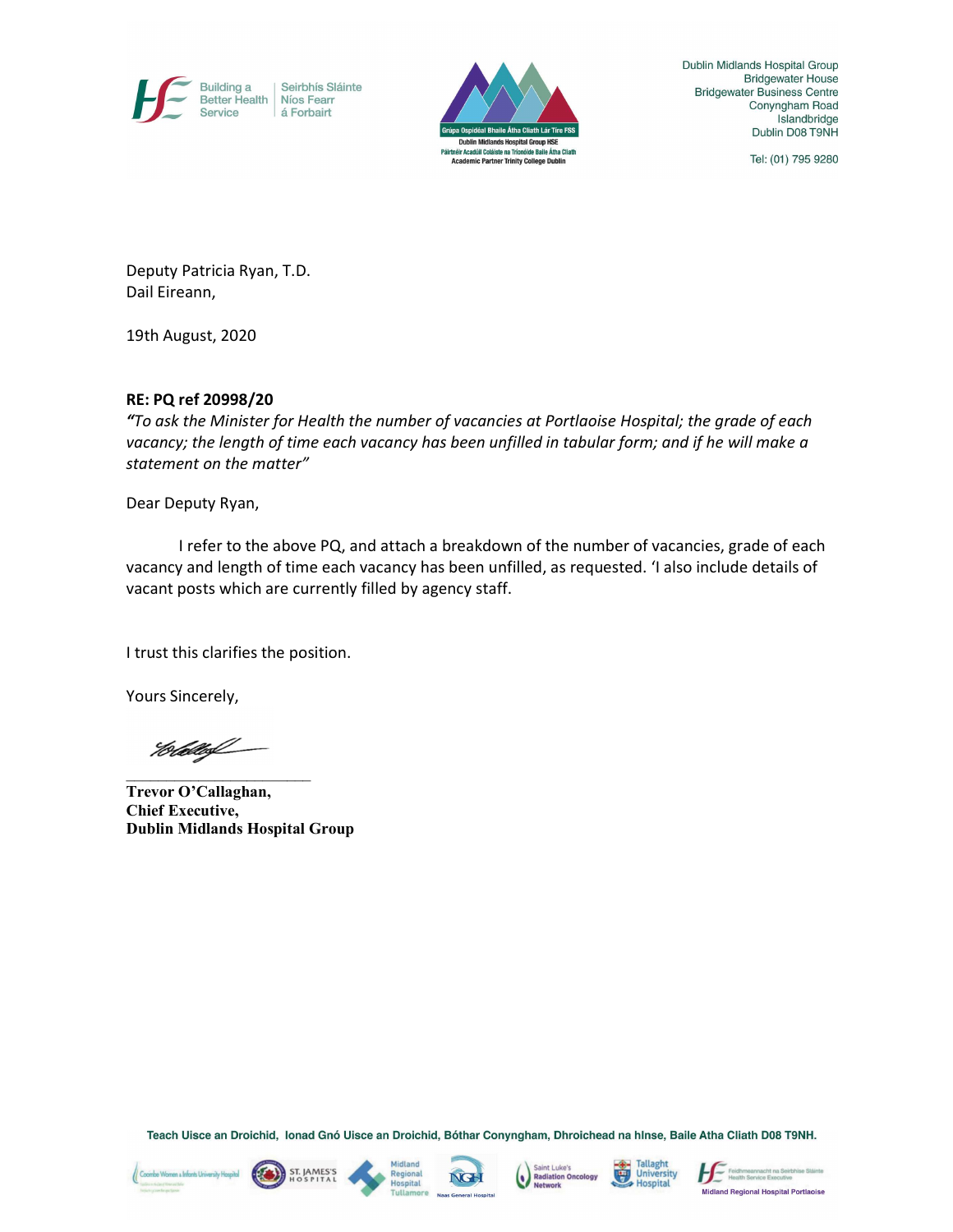Building a<br>Better Health<br>Service Seirbhís Sláinte<br>Níos Fearr<br>á Forbairt



Dublin Midlands Hospital Group Bridgewater House<br>Bridgewater Business Centre<br>Conyngham Road Islandbridge<br>Dublin D08 T9NH

Tel: (01) 795 9280

| <b>Midland Regional Hospital Portlaoise</b>                     | <b>Number of</b><br><b>Vacancies</b><br><b>Unfilled</b> | Length of time<br>unfilled |
|-----------------------------------------------------------------|---------------------------------------------------------|----------------------------|
|                                                                 |                                                         |                            |
| <b>Nursing</b>                                                  |                                                         |                            |
| Assistant Director of Nursing - Patient Flow                    | 1                                                       | 2 months                   |
| Clinical Nurse Specialist - Cardiology/Diabetes/Dementia/Tissue |                                                         |                            |
| viability/Paediatic Liaison/Anti Coagulant                      | 4.5                                                     | 2 months                   |
|                                                                 |                                                         |                            |
| Clinical Nurse Managers - Shift Leaders Emergency Department    | $\overline{2}$                                          | 3 months                   |
|                                                                 |                                                         | $3 - 6$ months             |
|                                                                 |                                                         | depending on               |
| <b>Staff Nurse</b>                                              | 5                                                       | Specialty                  |
| Clinical Midwife Manager - Shift leader                         | 1                                                       | 6 months                   |
| <b>Staff Midwife</b>                                            | 20                                                      | $3 - 12$ months            |
| <b>Health and Social Care Professionals</b>                     |                                                         |                            |
| Chief Medical Scientist - Biochemistry                          | $\mathbf{1}$                                            | 1 month                    |
| <b>Medical Scientist - Senior and Basic</b>                     | 4                                                       | 3 months                   |
| Cardiac Physiologist - Basic and Senior                         | $\overline{2}$                                          | 3 months                   |
| <b>Basic Dietitian</b>                                          | $\mathbf{1}$                                            | 1 month                    |
| Physiotherapist - Basic and Senior                              | 3                                                       | 1 month                    |
| <b>Multi-task attendants</b>                                    | 5                                                       | 2 months                   |
| <b>Total</b>                                                    | 49.5                                                    |                            |

| MRHP - Additional Vacancies covered by Agency WTE | Jul-20 |
|---------------------------------------------------|--------|
| <b>TOTAL</b>                                      | 63.67  |
| <b>Nursing</b>                                    | 13.79  |
| Other Patient and Client Care                     | 6.61   |
| Management/Admin                                  | 20.07  |
| <b>Medical Dental</b>                             | 14.95  |
| Health & Social Care Professionals                | 7.25   |
| <b>General Support Staff</b>                      |        |

Saint Luke's<br>Radiation Oncology<br>Network

Tallaght<br>University<br>Hospital

Feidhmeannacht na Seirbhíse Sláinte

Midland Regional Hospital Portlaoise

Teach Uisce an Droichid, Ionad Gnó Uisce an Droichid, Bóthar Conyngham, Dhroichead na hInse, Baile Atha Cliath D08 T9NH.

NGH

Midland

Regional<br>Hospital

ST. JAMES'S